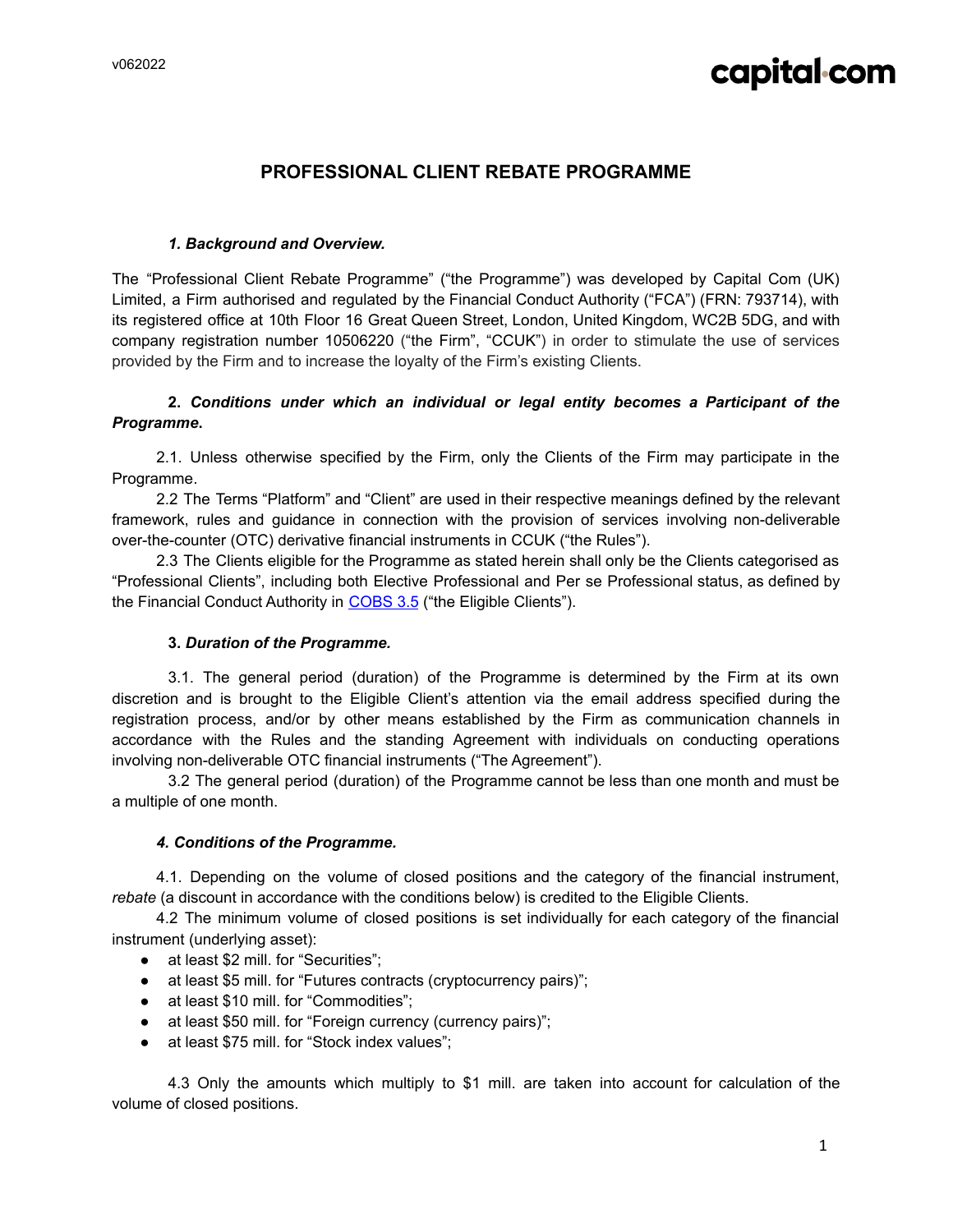4.4 Operations conducted on financial instruments with Zero Spread are not considered for calculation of the volume of closed positions.

4.5 The tables below depict the discount in percentages for the volume of the closed positions of each financial instrument:

| <b>Financial instrument</b> | Rebate (discount) in % for the<br>volume of closed positions (in \$<br>mill.) |               |             |
|-----------------------------|-------------------------------------------------------------------------------|---------------|-------------|
|                             | \$2-20 mill.                                                                  | \$20-50 mill. | >\$50 mill. |
| Securities                  | 5%                                                                            | 10%           | 15%         |

| <b>Financial instrument</b>              | Rebate (discount) in % for the<br>volume of closed positions (in \$<br>mill.) |               |             |
|------------------------------------------|-------------------------------------------------------------------------------|---------------|-------------|
|                                          | \$5-20 mill.                                                                  | \$20-50 mill. | >\$50 mill. |
| Futures contracts (cryptocurrency pairs) | 5%                                                                            | 10%           | 15%         |

| <b>Financial instrument</b> | Rebate (discount) in % for the<br>volume of closed positions (in \$<br>mill.) |                 |             |
|-----------------------------|-------------------------------------------------------------------------------|-----------------|-------------|
|                             | > \$10<br>mill.                                                               | > \$25<br>mill. | >\$50 mill. |
| Commodities                 | 10%                                                                           | 15%             | 20%         |

| <b>Financial instrument</b>       | Rebate (discount) in % for the<br>volume of closed positions (in \$<br>mill.) |                  |                  |
|-----------------------------------|-------------------------------------------------------------------------------|------------------|------------------|
|                                   | > \$50<br>mill.                                                               | > \$200<br>mill. | > \$300<br>mill. |
| Foreign currency (currency pairs) | 10%                                                                           | 15%              | 20%              |

| <b>Financial instrument</b> | Rebate (discount) in % for the<br>volume of closed positions (in \$<br>mill.) |
|-----------------------------|-------------------------------------------------------------------------------|
|                             |                                                                               |